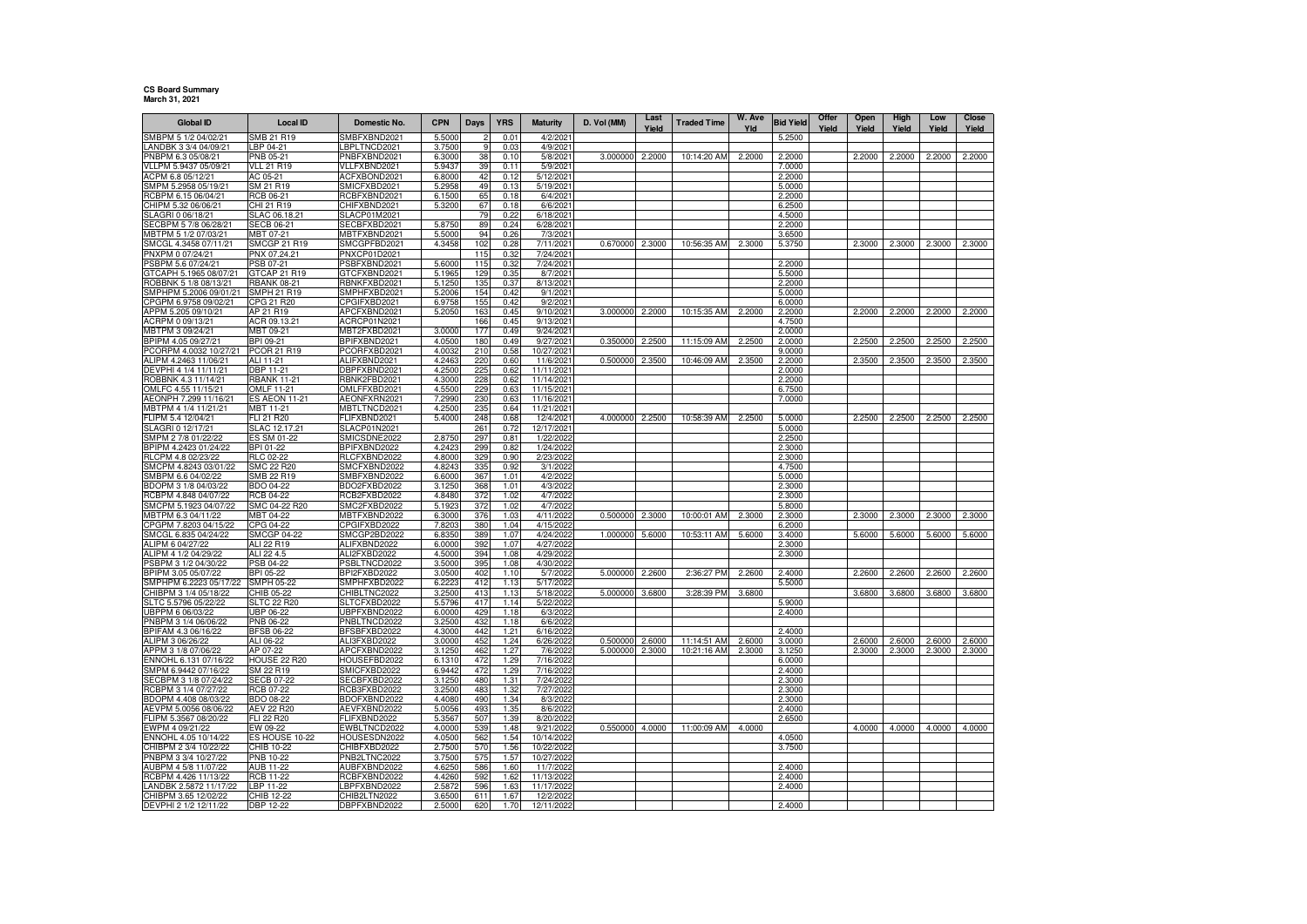| <b>Global ID</b>                               | <b>Local ID</b>                  | Domestic No.                 | <b>CPN</b>       | <b>Days</b>  | <b>YRS</b>   | <b>Maturity</b>         | D. Vol (MM)     | Last<br>Yield | <b>Traded Time</b> | W. Ave<br>Yld | <b>Bid Yield</b> | Offer<br>Yield | Open<br>Yield | High<br>Yield | Low<br>Yield  | <b>Close</b><br>Yield |
|------------------------------------------------|----------------------------------|------------------------------|------------------|--------------|--------------|-------------------------|-----------------|---------------|--------------------|---------------|------------------|----------------|---------------|---------------|---------------|-----------------------|
| ROBBNK 4 1/8 12/16/22                          | <b>RBANK 12-22</b>               | RBANKLTN2022                 | 4.1250           | 625          | 1.71         | 12/16/2022              |                 |               |                    |               |                  |                |               |               |               |                       |
| SMCGL 5 3/8 12/22/22                           | <b>SMCGP 22 R20</b>              | SMCGPFBD2022                 | 5.3750           | 631          | 1.73         | 12/22/2022              |                 |               |                    |               | 6.5000           |                |               |               |               |                       |
| FLIPM 5.0496 01/07/23<br>PSBPM 4 1/2 02/04/23  | CPI 01-23 R20<br>PSB 02-23       | CPIFXBND2023<br>PSBFXBND2023 | 5.0496<br>4.5000 | 647<br>675   | 1.77<br>1.85 | 1/7/2023<br>2/4/2023    |                 |               |                    |               | 3.0000<br>5.0000 |                |               |               |               |                       |
| RCBPM 3 3/4 02/11/23                           | RCB 02-23                        | RCBLTNCD2023                 | 3.7500           | 682          | 1.87         | 2/11/2023               |                 |               |                    |               |                  |                |               |               |               |                       |
| BDOPM 3 5/8 02/18/23                           | BDO 02-23                        | BDOLTNCD2023                 | 3.6250           | 689          | 1.89         | 2/18/2023               |                 |               |                    |               |                  |                |               |               |               |                       |
| EWPM 4 1/2 02/21/23                            | EW 02-23                         | EWBFXBND2023                 | 4.5000           | 692          | 1.90         | 2/21/2023               |                 |               |                    |               | 3.4000           |                |               |               |               |                       |
| GTCAPH 5.0937 02/27/23                         | GTCAP 23 R20                     | GTCFXBND2023                 | 5.0937           | 698<br>700   | 1.91         | 2/27/2023               |                 |               |                    |               | 5.8750           |                |               |               |               |                       |
| SMPHPM 5.663 03/01/23<br>SMCPM 6 1/4 03/19/23  | SMPH 23 R21<br>SMC 23 R21        | SMPHFXBD2023<br>SMCFXBND2023 | 5.6630<br>6.2500 | 718          | 1.92<br>1.97 | 3/1/2023<br>3/19/2023   | 2.260000        | 3.2000        | 11:54:41 AM        | 3.7666        | 5.5000<br>3.4000 |                | 3.8500        | 3.8500        | 3.0500        | 3.2000                |
| MBTPM 4 1/2 04/24/23                           | MBT 04-23                        | MBTFXBND2023                 | 4.5000           | 754          | 2.06         | 4/24/2023               | 20.000000       | 4.0000        | 2:03:30 PM         | 4.0000        | 3.4000           |                | 4.0000        | 4.0000        | 4.0000        | 4.0000                |
| PNBPM 3 7/8 04/26/23                           | PNB 04-23                        | PNBLTNCD2023                 | 3.8750           | 756          | 2.07         | 4/26/2023               | 18.000000       | 3.8750        | 9:16:47 AM         | 3.8750        |                  |                | 3.8750        | 3.8750        | 3.8750        | 3.8750                |
| EDCPM 4.7312 05/03/23                          | EDC 23 R19                       | EDCFXBND2023                 | 4.7312           | 763          | 2.09         | 5/3/2023                |                 |               |                    |               | 3.4000           |                |               |               |               |                       |
| SECBPM 3 7/8 05/08/23                          | <b>SECB 05-23</b>                | SECBLTNC2023                 | 3.8750           | 768          | 2.10         | 5/8/2023                |                 |               |                    |               |                  |                |               |               |               |                       |
| BPIPM 3 3/4 05/24/23<br>ACPM 3.92 07/07/23     | BPI 05-23<br>AC 23 R22           | BPILTNCD2023<br>ACFXBOND2023 | 3.7500<br>3.9200 | 784<br>828   | 2.15<br>2.27 | 5/24/2023<br>7/7/2023   |                 |               |                    |               | 5.0500           |                |               |               |               |                       |
| SMCGL 4.7575 07/11/23                          | <b>SMCGP 23 R21</b>              | SMCGPFBD2023                 | 4.7575           | 832          | 2.28         | 7/11/2023               |                 |               |                    |               | 5.7500           |                |               |               |               |                       |
| GLOPM 5.2792 07/17/23                          | GLO 23 R20                       | GLOFXBND2023                 | 5.2792           | 838          | 2.29         | 7/17/2023               |                 |               |                    |               | 3.4000           |                |               |               |               |                       |
| RLCPM 3.683 07/17/23                           | RLC 07-23                        | RLCFXBND2023                 | 3.6830           | 838          | 2.29         | 7/17/202                |                 |               |                    |               | 3.2500           |                |               |               |               |                       |
| SMPHPM 2.4565 08/05/23                         | SMPH 08-23                       | SMPH2FBD2023                 | 2.456            | 857          | 2.35         | 8/5/202                 |                 |               |                    |               | 3.7000           |                |               |               |               |                       |
| SMCGL 6 3/4 08/17/23                           | SMCGP 08-23 R21                  | SMCGP2BD2023                 | 6.7500           | 869          | 2.38         | 8/17/202                |                 |               |                    |               | 6.1500           |                |               |               |               |                       |
| UBPPM 4 3/8 08/21/23<br>MBTPM 3 1/2 09/19/23   | JBP 08-23<br>MBT 09-23           | JBPLTNCD2023<br>MBTLTNCD2023 | 4.3750<br>3.5000 | 873<br>902   | 2.39<br>2.47 | 8/21/202<br>9/19/202    |                 |               |                    |               |                  |                |               |               |               |                       |
| RCBPM 3.2 09/30/23                             | <b>RCB 09-23</b>                 | RCBFXBND2023                 | 3.2000           | 913          | 2.50         | 9/30/2023               | 1.550000        | 3.2000        | 3:13:16 PM         | 3.2000        | 3.2000           |                | 3.2000        | 3.2000        | 3.2000        | 3.2000                |
| ALIPM 7.0239 10/05/23                          | ALI 23 R21                       | ALI2FXBD2023                 | 7.0239           | 918          | 2.51         | 10/5/202                |                 |               |                    |               | 5.2500           |                |               |               |               |                       |
| ALIPM 3.8915 10/07/23                          | ALI 23 R22                       | ALIFXBND2023                 | 3.8915           | 920          | 2.52         | 10/7/2023               |                 |               |                    |               | 4.5500           |                |               |               |               |                       |
| PCORPM 4.5219 10/27/23                         | PCOR 23 R21                      | PCORFXBD2023                 | 4.5219           | 940          | 2.57         | 10/27/202               |                 |               |                    |               | 5.7500           |                |               |               |               |                       |
| DELMPI 3.484 10/30/23<br>SECBPM 4 1/2 11/02/23 | DMPI 10-23<br><b>SECB 11-23</b>  | DMPIFXBD2023                 | 3.4840<br>4.5000 | 943<br>946   | 2.58<br>2.59 | 10/30/202<br>11/2/2023  |                 |               |                    |               | 3.7500           |                |               |               |               |                       |
| BDOPM 4 3/8 11/07/23                           | BDO 11-23                        | SECB2LTN2023<br>BDO2LTNC2023 | 4.3750           | 951          | 2.60         | 11/7/2023               | 5.600000        | 3.8750        | 10:22:43 AM        | 3.8750        |                  |                | 3.8750        | 3.8750        | 3.8750        | 3.8750                |
| FLIPM 5.4333 11/08/23                          | FLI 23 R20                       | FLIFXBND2023                 | 5.433            | 952          | 2.61         | 11/8/202                |                 |               |                    |               | 5.3750           |                |               |               |               |                       |
| AEONPH 7.695 11/16/23                          | <b>ES AEON 11-23</b>             | AEONFXRN2023                 | 7.6950           | 960          | 2.63         | 11/16/2023              |                 |               |                    |               | 7.2500           |                |               |               |               |                       |
| AEVPM 2.8403 11/16/23                          | AEV 11-23                        | AEV2FXBD2023                 | 2.8403           | 960          | 2.63         | 11/16/2023              |                 |               |                    |               | 3.0000           |                |               |               |               |                       |
| FLIPM 3.3353 11/18/23                          | FLI 11-23                        | FLI2FXBD2023                 | 3.335            | 962          | 2.63         | 11/18/202               |                 |               |                    |               | 3.3000           |                |               |               |               |                       |
| AEVPM 4.6188 11/21/23<br>EWPM 4 5/8 12/07/23   | <b>AEV 23 R20</b><br>EW 12-23    | AEVFXBND2023<br>EWBLTNCD2023 | 4.6188<br>4.6250 | 965<br>981   | 2.64<br>2.69 | 11/21/2023<br>12/7/2023 |                 |               |                    |               | 5.3750           |                |               |               |               |                       |
| SMPM 5.159 12/09/23                            | SM 23 R21                        | SMICFXBD2023                 | 5.1590           | 983          | 2.69         | 12/9/2023               | 0.050000        | 3.2250        | 11:56:05 AM        | 3.2250        | 3.4000           |                | 3.2250        | 3.2250        | 3.2250        | 3.2250                |
| UBPPM 2 3/4 12/09/23                           | <b>UBP 12-23</b>                 | JBPFXBND2023                 | 2.7500           | 983          | 2.69         | 12/9/202                |                 |               |                    |               | 2.6000           |                |               |               |               |                       |
| VLLPM 8 12/21/23                               | <b>VLL 23 R21</b>                | VLLFXBND2023                 | 8.0000           | 995          | 2.72         | 12/21/2023              |                 |               |                    |               | 6.9500           |                |               |               |               |                       |
| CHIBPM 4.55 01/12/24                           | CHIB 01-24                       | CHIBLTNC2024                 | 4.5500           | 1017         | 2.78         | 1/12/2024               |                 |               |                    |               |                  |                |               |               |               |                       |
| ROBBNK 4 7/8 01/16/24                          | <b>RBANK 01-24</b>               | RBANKLTN2024                 | 4.8750           | 1021         | 2.80         | 1/16/2024               |                 |               |                    |               |                  |                |               |               |               |                       |
| FDCPM 6.1458 01/24/24<br>APPM 7.5095 01/25/24  | FDC 24 R21<br>AP 24 R22          | FDCFXBND2024<br>APCFXBND2024 | 6.1458<br>7.5095 | 1029<br>1030 | 2.82<br>2.82 | 1/24/2024<br>1/25/2024  |                 |               |                    |               | 4.4000<br>5.1000 |                |               |               |               |                       |
| ALIPM 5 01/30/24                               | ALI 24 R20                       | ALIFXBND2024                 | 5.0000           | 1035         | 2.83         | 1/30/2024               | 8.050000        | 3.5000        | 10:39:06 AM        | 3.5000        | 4.7000           |                | 3.5000        | 3.5000        | 3.5000        | 3.5000                |
| TELPM 5.2813 02/06/24                          | TEL 24 R21                       | TELFXBND2024                 | 5.2813           | 1042         | 2.85         | 2/6/202                 |                 |               |                    |               | 5.5000           |                |               |               |               |                       |
| PSBPM 5 02/09/24                               | PSB 02-24                        | PSBLTNCD2024                 | 5.0000           | 1045         | 2.86         | 2/9/2024                |                 |               |                    |               |                  |                |               |               |               |                       |
| CHIBPM 2 1/2 02/18/24                          | CHIB 02-24                       | CHIBFXBD2024                 | 2.5000           | 1054         | 2.89         | 2/18/2024               | 0.500000        | 2.4950        | 10:58:51 AM        | 2.4950        | 2.5000           |                | 2.4950        | 2.4950        | 2.4950        | 2.4950                |
| CPGPM 4.8467 03/01/24<br>SMCPM 5.284 03/01/24  | CPG 03-24<br>SMC 24 R22          | CPGIFXBD2024<br>SMCFXBND2024 | 4.846<br>5.2840  | 1066<br>1066 | 2.92<br>2.92 | 3/1/202<br>3/1/2024     |                 |               |                    |               | 5.1250<br>5.5000 |                |               |               |               |                       |
| STIEPM 5.8085 03/23/24                         | STIESG 24 R22                    | STIGFXBD2024                 | 5.8085           | 1088         | 2.98         | 3/23/2024               | 0.500000        | 7,8500        | 10:58:06 AM        | 7.8500        | 8.8800           |                | 7.8500        | 7.8500        | 7.8500        | 7.8500                |
| MEGPM 5.3535 03/28/24                          | MEG 24 R22                       | MEGFXBND2024                 | 5.3535           | 1093         | 2.99         | 3/28/2024               |                 |               |                    |               | 3.9000           |                |               |               |               |                       |
| RCBPM 5 1/2 03/28/24                           | <b>RCB 03-24</b>                 | RCBLTNCD2024                 | 5.5000           | 1093         | 2.99         | 3/28/2024               |                 |               |                    |               |                  |                |               |               |               |                       |
| TOLPM 5 1/2 03/31/24                           | <b>MNTC 24 R21</b>               | MNTCFXBD2024                 | 5.5000           | 1096         | 3.00         | 3/31/2024               |                 |               |                    |               | 6.0000           |                |               |               |               |                       |
| SMBPM 6 04/02/24                               | SMB 24 R21                       | SMBFXBND2024                 | 6.0000           | 1098         | 3.01         | 4/2/2024                |                 |               |                    |               | 5.3750           |                |               |               |               |                       |
| SMPM 3.3613 04/02/24<br>MBTPM 5 3/8 04/04/24   | SM 04-24<br>MBT 04-24            | SMIC2FBD2024<br>MBT2LTNC2024 | 3.3613<br>5.3750 | 1098<br>1100 | 3.01<br>3.01 | 4/2/2024<br>4/4/2024    |                 |               |                    |               | 3.5000           |                |               |               |               |                       |
| PBC 5 5/8 04/08/24                             | <b>PBCOM 04-24</b>               | PBCOMLTN2024                 | 5.6250           | 1104         | 3.02         | 4/8/2024                |                 |               |                    |               |                  |                |               |               |               |                       |
| PCORPM 7.8183 04/19/24                         | <b>PCOR 24 R22</b>               | PCORFXBD2024                 | 7.8183           | 1115         | 3.05         | 4/19/2024               | 0.100000 5.6500 |               | 11:54:55 AM        | 5.5500        | 5.1500           |                | 5.4500        |               | 5.6500 5.4500 | 5.6500                |
| SMCGL 7.1783 04/24/24                          | SMCGP 04-24 R22                  | SMCGP2BD2024                 | 7.1783           | 1120         | 3.07         | 4/24/2024               |                 |               |                    |               | 6.5000           |                |               |               |               |                       |
| SMPHPM 5.1683 05/18/24                         | SMPH 05-24 R22                   | SMPH2FBD2024                 | 5.1683           | 1144         | 3.13         | 5/18/2024               |                 |               |                    |               | 5.7500           |                |               |               |               |                       |
| SMPM 5.6125 05/19/24                           | SM 24 R21                        | SMICFXBD2024                 | 5.6125           | 1145         | 3.14         | 5/19/2024               |                 |               |                    |               | 5.8750           |                |               |               |               |                       |
| AEVPM 6.0157 06/18/24<br>MBTPM 3 7/8 07/20/24  | AEV 24 R23<br>MBT 07-24          | AEVFXBND2024<br>MBTLTNCD2024 | 6.0157<br>3.8750 | 1175<br>1207 | 3.22<br>3.31 | 6/18/2024<br>7/20/2024  |                 |               |                    |               | 5.2500           |                |               |               |               |                       |
| DDPM 6.0952 07/21/24                           | <b>DD 24 R22</b>                 | DDFXBOND2024                 | 6.095            | 1208         | $3.3 -$      | 7/21/2024               | 10.500000       | 4.6300        | 9:52:12 AM         | 4.6300        | 7.5000           | 4.6250         | 4.6300        | 4.6300        | 4.6300        | 4.6300                |
| GTCAPH 5 5/8 08/07/24                          | GTCAP 24 R21                     | GTCFXBND2024                 | 5.6250           | 1225         | 3.35         | 8/7/2024                |                 |               |                    |               | 6.3750           |                |               |               |               |                       |
| VLLPM 5.7512 08/08/24                          | <b>VLL 24 R23</b>                | VLLFXBND2024                 | 5.7512           | 1226         | 3.36         | 8/8/2024                |                 |               |                    |               | 7.0000           |                |               |               |               |                       |
| PNBPM 5 3/4 08/27/24                           | <b>PNB 08-24</b>                 | PNBLTNCD2024                 | 5.7500           | 1245         | 3.41         | 8/27/2024               |                 |               |                    |               |                  |                |               |               |               |                       |
| SMPHPM 5.7417 09/01/24<br>ALIPM 4.758 09/30/24 | <b>SMPH 24 R21</b><br>ALI 24 R22 | SMPHFXBD2024<br>ALI2FXBD2024 | 5.7417<br>4.7580 | 1250<br>1279 | 3.42<br>3.50 | 9/1/2024<br>9/30/2024   |                 |               |                    |               | 5.8500<br>4.7000 |                |               |               |               |                       |
| SMCPM 5.55 10/04/24                            | SMC 10-24 R22                    | SMC2FXBD2024                 | 5.5500           | 128          | 3.51         | 10/4/2024               |                 |               |                    |               | 4.5000           |                |               |               |               |                       |
| BDOPM 5 3/8 10/12/24                           | <b>BDO 10-24</b>                 | <b>BDOLTNCD2024</b>          | 5.3750           | 129          | 3.54         | 10/12/2024              |                 |               |                    |               |                  |                |               |               |               |                       |
| FLIPM 5.6389 12/04/24                          | FLI 24 R21                       | FLIFXBND2024                 | 5.6389           | 1344         | 3.68         | 12/4/2024               |                 |               |                    |               | 4.5000           |                |               |               |               |                       |
| SMCGL 6 1/4 12/22/24                           | <b>SMCGP 24 R22</b>              | SMCGPFBD2024                 | 6.2500           | 1362         | 3.73         | 12/22/2024              |                 |               |                    |               | 6.3750           |                |               |               |               |                       |